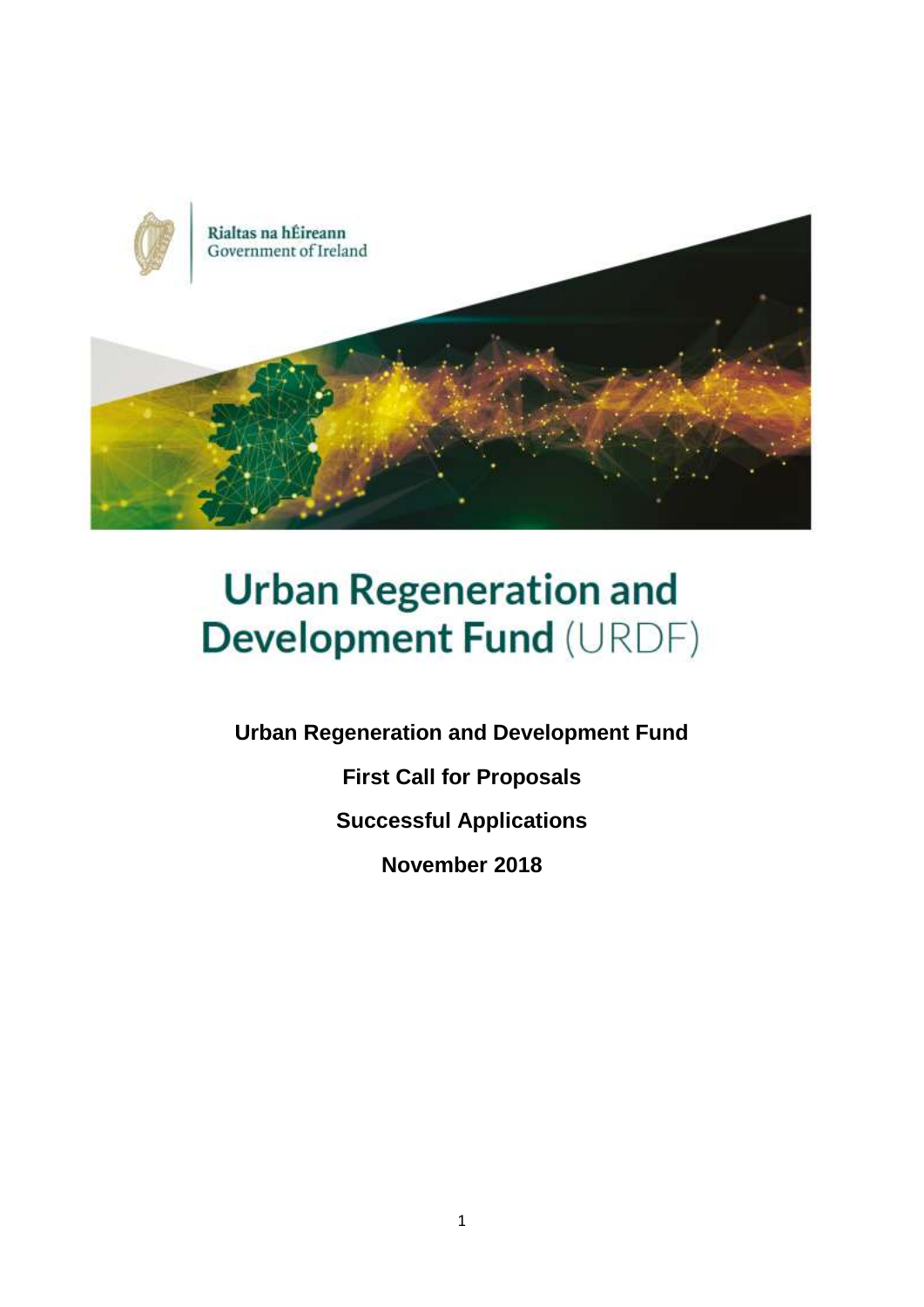#### **Contents**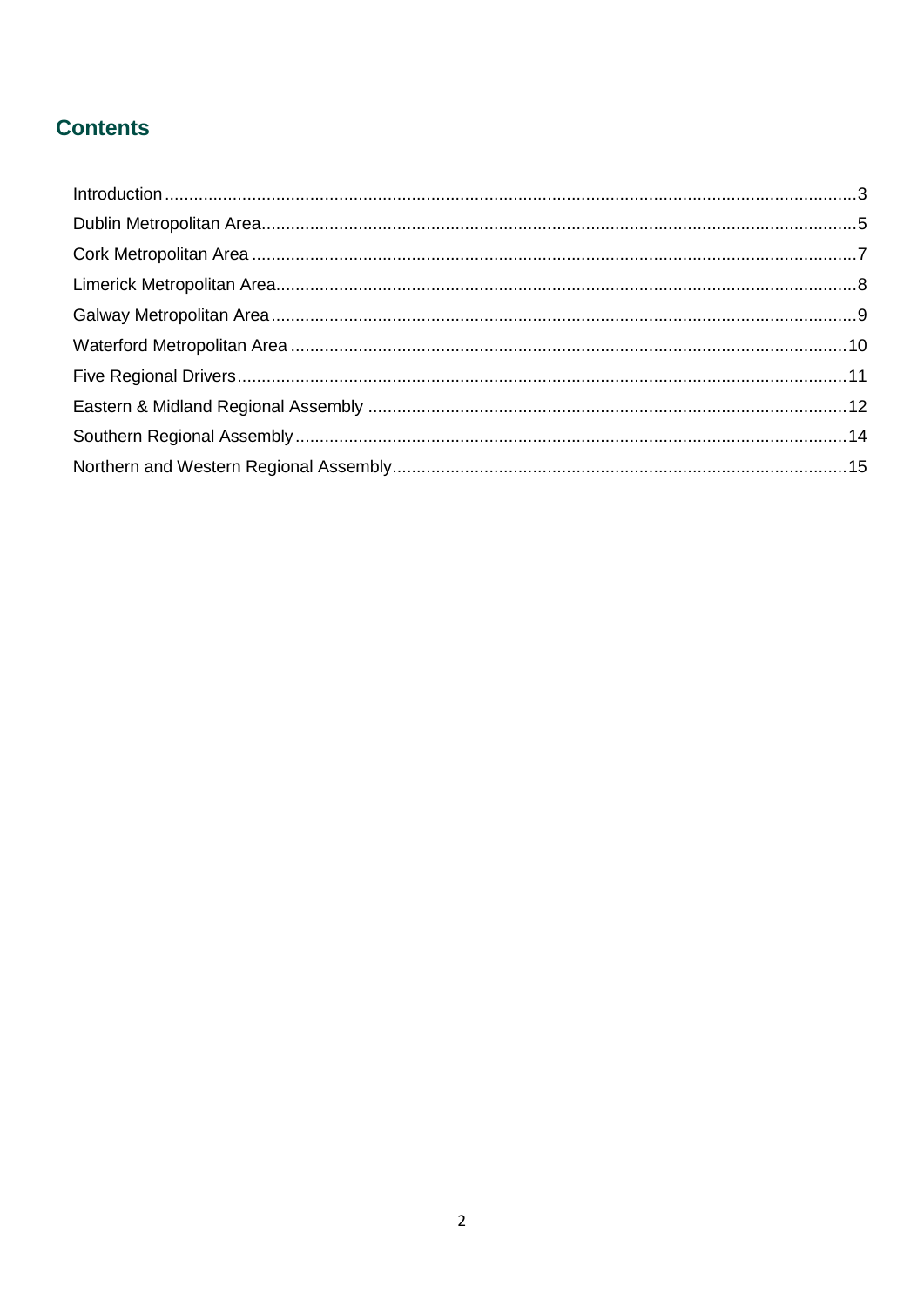#### <span id="page-2-0"></span>**Introduction**

The Urban Regeneration and Development Fund (URDF) was established to support more compact and sustainable development, through the regeneration and rejuvenation of Ireland's five cities and other large towns, in line with the objectives of the National Planning Framework and National Development Plan (NDP). This is to enable a greater proportion of residential and mixed-use development to be delivered within the existing built-up footprints of our cities and towns and to ensure that more parts of our urban areas can become attractive and vibrant places in which people choose to live and work, as well as to invest and to visit. The types of proposals eligible for funding included, but were not limited, to the following:

- $\circ$  Active land management, including the acquisition, planning, design, enabling through servicing, decontamination or otherwise, of areas, sites and buildings;
- o Measures to address building vacancy;
- o Building refurbishment, redevelopment and/or demolition;
- o The development of areas, sites and buildings and the strategic relocation of uses or activities;
- o Public amenity, planting, streetscape/public realm, parks, recreational facilities, safety, security and/or crime prevention works;
- $\circ$  Infrastructure related to housing, economic or skills development (including enterprise and tourism), transport and services infrastructure;
- $\circ$  Infrastructure that enables improved accessibility, in particular sustainable modes such as walking and cycling, public transport and multi-modal interchange, but also including roads, bridges and car parking and
- $\circ$  Transition to a low carbon and climate resilient society, in an urban context.

The URDF has an overall allocation of €2 billion to 2027 and the Department of Housing, Planning and Local Government has responsibility for implementation of the URDF which has initially €550 million allocated in the NDP to 2022. A first call for proposals under the fund was launched in July 2018. The successful applications from this first call are set out in the following pages. There are two categories of projects as follows:-

#### *Category A*

These are proposals that were submitted as 'ready to go' in 2019. The funding allocations listed are approval in principle for some or all elements of each proposal to commence in 2019, with commitment to further funding of some or all elements in subsequent years, subject to agreement and performance.

#### *Category B*

These are proposals that require further development in 2019. They were either submitted as such, or, as a result of the assessment process, were determined to require further development. The overall allocations listed below are approval in principle for some or all elements of each proposal to be further developed in 2019, with potential for further funding in subsequent years, subject to agreement and performance.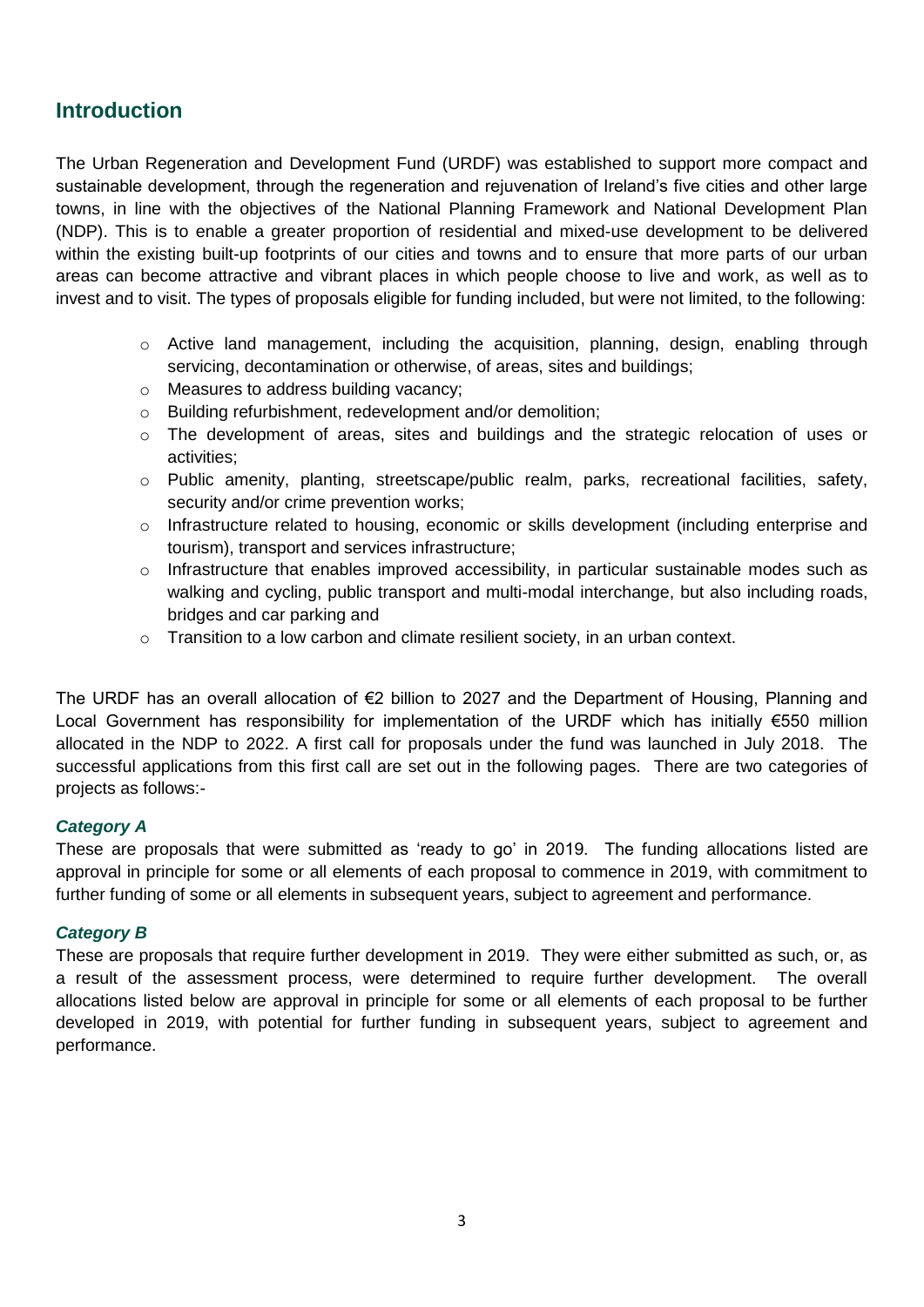#### *Regional breakdown*

The chart below shows the breakdown of the successful projects by region.



Eastern and Midlands Regional Assembly **(EMRA)** Northern and Western Regional Assembly **(NWRA)** Southern and Regional Assembly **(SRA)**

#### *Project Typology*

The chart below summarises the types of projects which are included in successful applications.

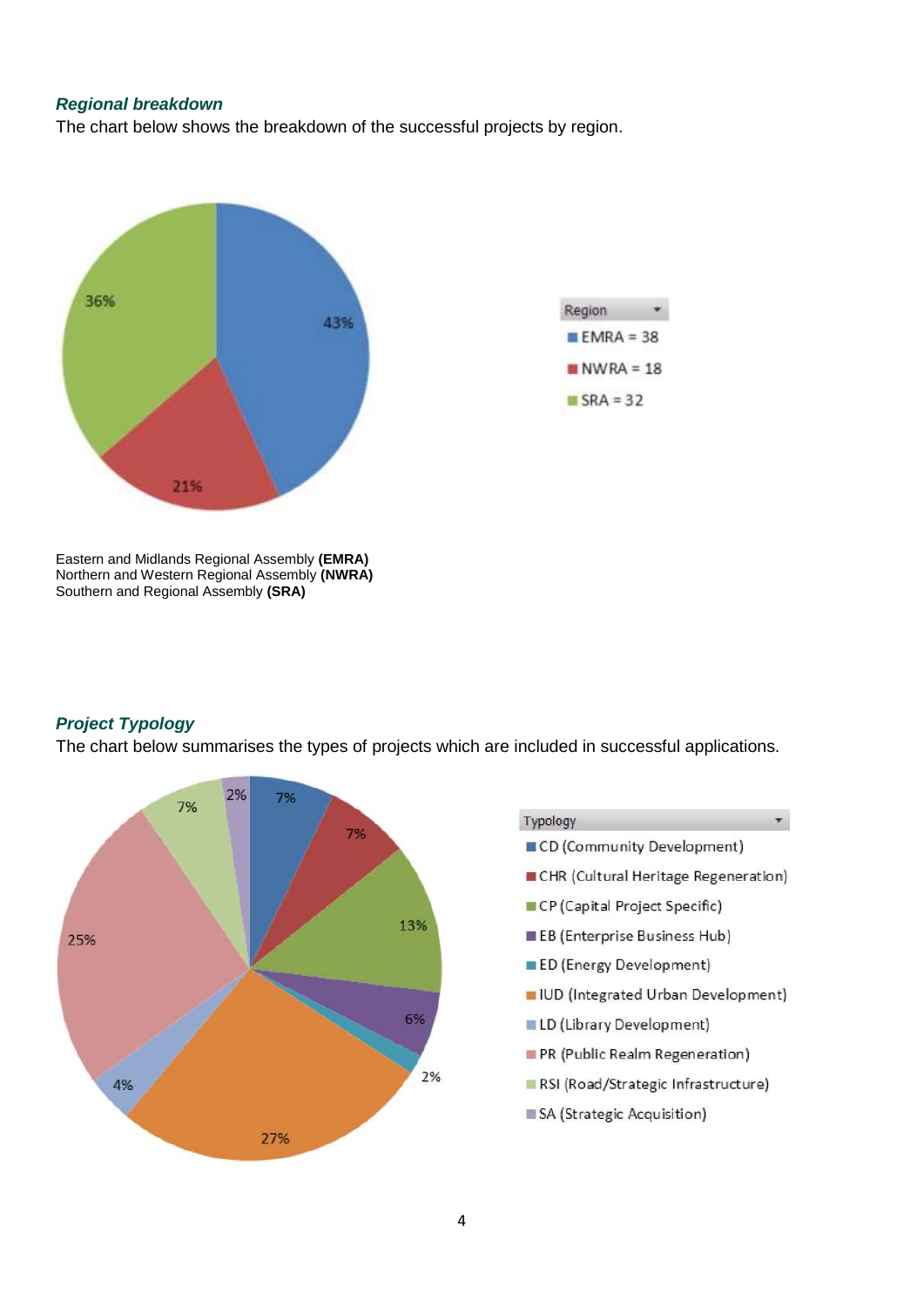### <span id="page-4-0"></span>**Dublin Metropolitan Area**

# *Category A*

| <b>Lead Partner</b>                                     | <b>Proposal</b>                                         | County         | <b>Region</b> | <b>Typology</b> | 2019 Funding<br><b>Allocation</b> |
|---------------------------------------------------------|---------------------------------------------------------|----------------|---------------|-----------------|-----------------------------------|
| <b>Wicklow County</b><br>Council                        | <b>Bray Public Transport</b><br><b>Bridge</b>           | <b>Wicklow</b> | <b>EMRA</b>   | <b>RSI</b>      | €3,450,000.00                     |
| Dún Laoghaire-<br><b>Rathdown County</b><br>Council     | Stillorgan (Public Realm<br>works)                      | <b>Dublin</b>  | <b>EMRA</b>   | PR/LD           | €1,337,500.00                     |
| South Dublin<br><b>County Council</b>                   | <b>Tallaght Town Centre</b><br>(Civic Plaza/Link Roads) | <b>Dublin</b>  | <b>EMRA</b>   | IUD, LD, ED, CD | €3,000,000.00                     |
| Department of<br>Culture, Heritage<br>and the Gaeltacht | No. 11 Parnell Square                                   | <b>Dublin</b>  | <b>EMRA</b>   | <b>CHR</b>      | €343,000.00                       |
| <b>Dublin City Council</b>                              | <b>Rutland Street NEIC</b>                              | <b>Dublin</b>  | <b>EMRA</b>   | <b>CD</b>       | €1,794,000.00                     |
| <b>Total</b>                                            | €9,924,500.00                                           |                |               |                 |                                   |

# *Category A & B*

| <b>Lead Partner</b>                                 | <b>Proposal</b>                                                | County        | <b>Region</b> | <b>Typology</b> | 2019 Funding<br><b>Allocation</b> |
|-----------------------------------------------------|----------------------------------------------------------------|---------------|---------------|-----------------|-----------------------------------|
| <b>Trinity College</b><br><b>Dublin</b>             | <b>Campus at Grand Canal</b><br>Quay (Public Realm Re-<br>use) | <b>Dublin</b> | <b>EMRA</b>   | EB              | €1,500,000.00                     |
| Dún Laoghaire-<br><b>Rathdown County</b><br>Council | Cherrywood Public<br>Parks, Greenways &<br>Attenuation         | <b>Dublin</b> | <b>EMRA</b>   | <b>PR</b>       | €870,000.00                       |
| <b>Total</b>                                        |                                                                |               |               |                 | €2,370,000.00                     |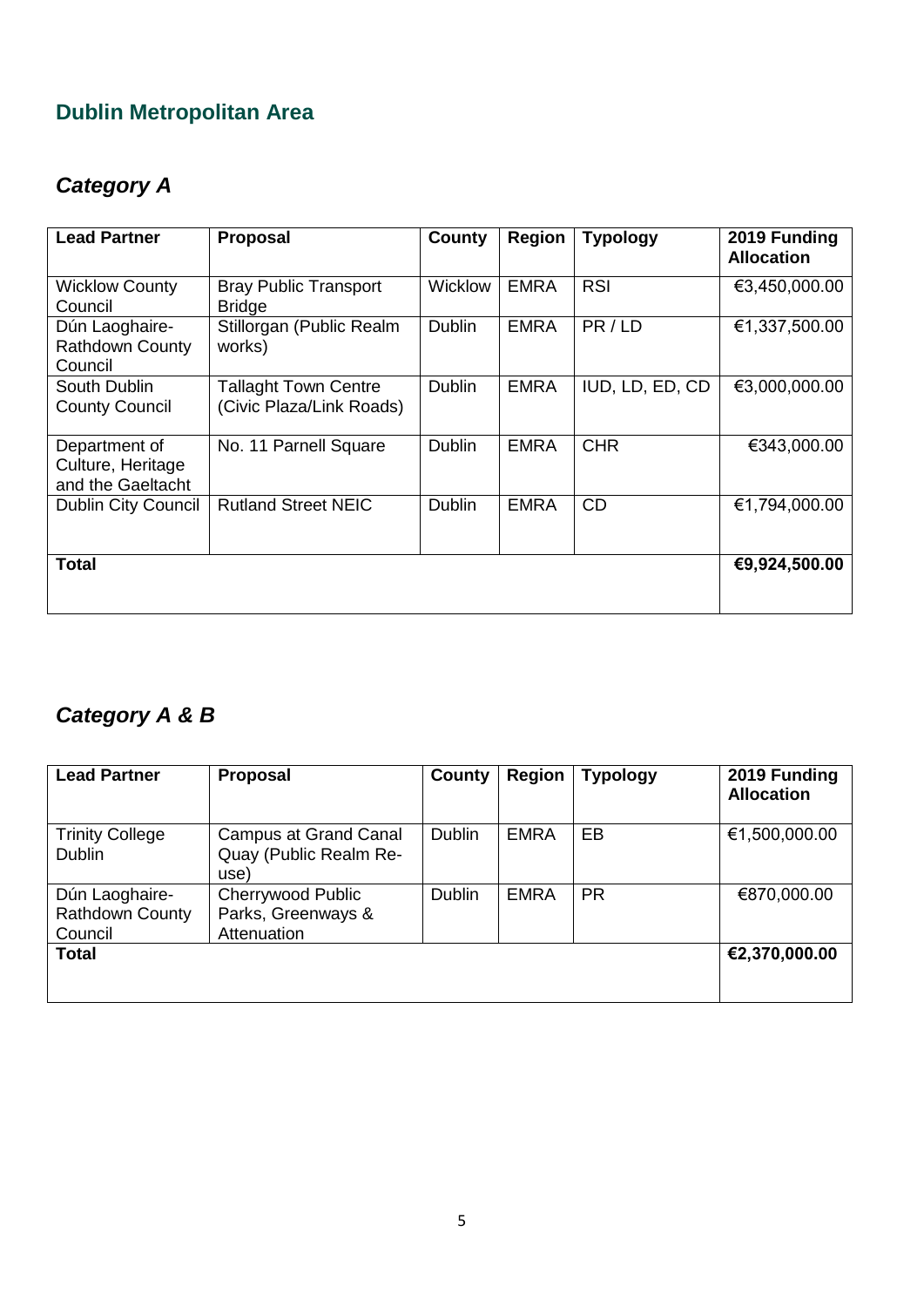### *Category B*

| <b>Lead Partner</b>                                 | <b>Proposal</b>                                                   | <b>County</b> | <b>Region</b> | <b>Typology</b> |
|-----------------------------------------------------|-------------------------------------------------------------------|---------------|---------------|-----------------|
| Dublin City<br>Council                              | <b>Santry River Restoration Project</b>                           | <b>Dublin</b> | <b>EMRA</b>   | <b>CP</b>       |
| <b>Kildare County</b><br>Council                    | Celbridge Southern Relief Road &<br><b>Second Liffey Crossing</b> | Kildare       | <b>EMRA</b>   | <b>RSI</b>      |
| Dún Laoghaire-<br>Rathdown<br><b>County Council</b> | Dundrum Community, Cultural and<br><b>Civic Action Plan</b>       | <b>Dublin</b> | <b>EMRA</b>   | <b>NA</b>       |
| Dún Laoghaire-<br>Rathdown<br><b>County Council</b> | Spatial and Economic Action Plan for<br>Dun Laoghaire             | <b>Dublin</b> | <b>EMRA</b>   | <b>NA</b>       |
| Dublin City<br>Council                              | Artists' Workspaces                                               | <b>Dublin</b> | <b>EMRA</b>   | <b>CHR</b>      |
| Dublin City<br>Council                              | Inchicore - St Michael's Estate &<br><b>Environs Regeneration</b> | <b>Dublin</b> | <b>EMRA</b>   | CP, CD          |
| South Dublin<br><b>County Council</b>               | Naas Road/Ballymount                                              | <b>Dublin</b> | <b>EMRA</b>   | <b>IUD</b>      |
| <b>Fingal County</b><br>Council                     | <b>Sustainable Swords</b>                                         | <b>Dublin</b> | <b>EMRA</b>   |                 |
| <b>Dublin City</b><br>Council                       | Park West/Cherry Orchard Industrial<br><b>Lands Analysis</b>      | <b>Dublin</b> | <b>EMRA</b>   | <b>IUD</b>      |
| Dublin City<br>Council                              | Naas Road LAP lands                                               | <b>Dublin</b> | <b>EMRA</b>   | <b>IUD</b>      |
| <b>Provisional Overall Allocation for 2019</b>      | €2,575,000.00                                                     |               |               |                 |

### **Total Dublin Metropolitan Area A & B Combined 2019: €14,869,500**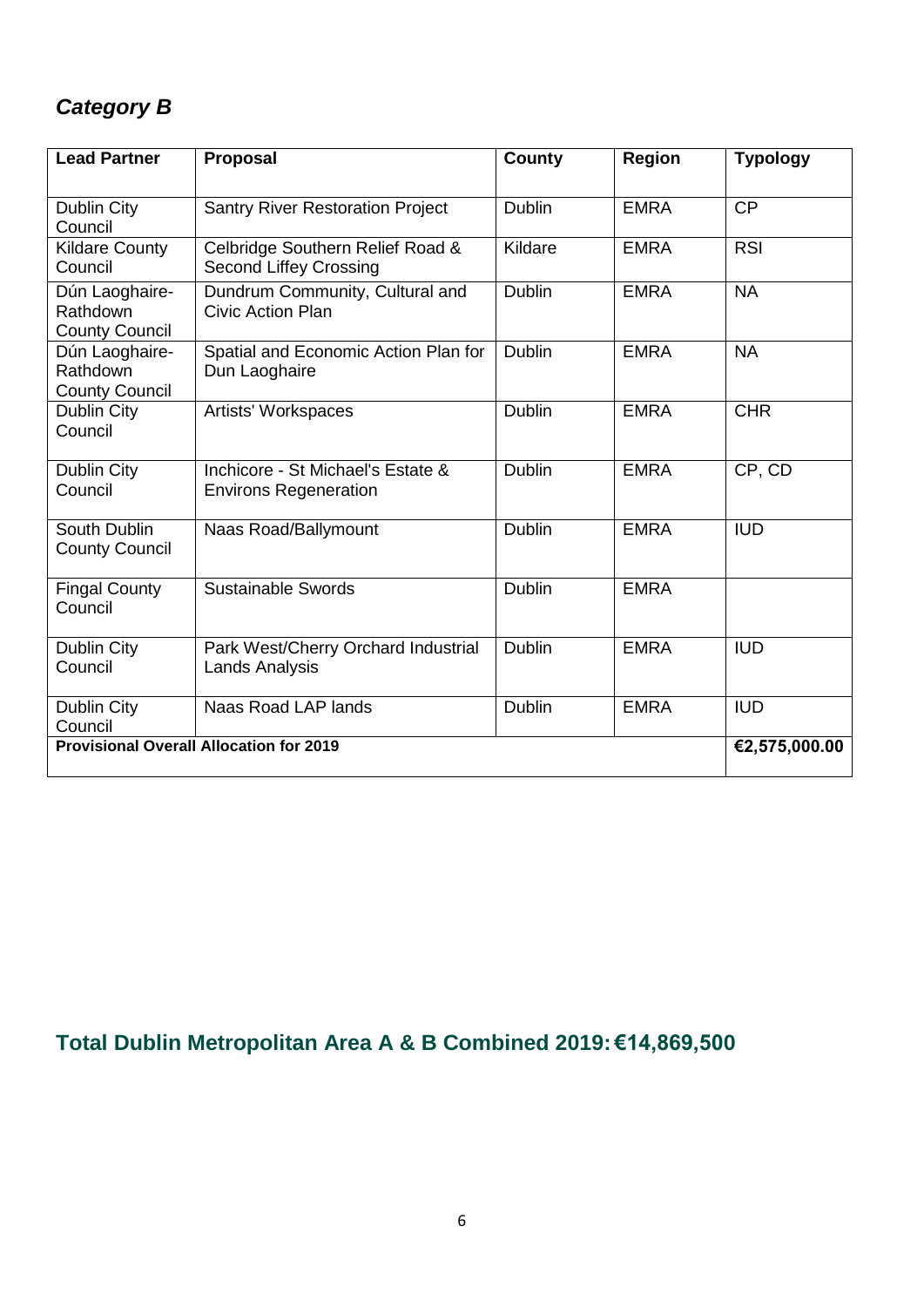#### <span id="page-6-0"></span>**Cork Metropolitan Area**

#### *Category A*

| Lead<br><b>Partner</b>        | <b>Proposal</b>                                          | County | <b>Region</b> | <b>Typology</b> | 2019 Funding<br><b>Allocation</b> |
|-------------------------------|----------------------------------------------------------|--------|---------------|-----------------|-----------------------------------|
| <b>Cork County</b><br>Council | <b>Carrigaline Western Relief</b><br>Road                | Cork   | <b>SRA</b>    | <b>RSI</b>      | €750,000.00                       |
| <b>Cork County</b><br>Council | <b>Midleton Main Street Public</b><br>Realm Improvements | Cork   | <b>SRA</b>    | <b>PR</b>       | €915,000.00                       |
| <b>Cork County</b><br>Council | Passage West                                             | Cork   | <b>SRA</b>    | PR CP           | €1,875,000.00                     |
| <b>Total</b>                  |                                                          |        |               |                 | €3,540,000.00                     |

#### *Category B*

| Lead<br><b>Partner</b>                         | <b>Proposal</b>                                | <b>County</b> | <b>Region</b> | <b>Typology</b>  |
|------------------------------------------------|------------------------------------------------|---------------|---------------|------------------|
| <b>Cork County</b><br>Council                  | Midleton Permeability Package of<br>Proposals  | Cork          | <b>SRA</b>    | <b>CP</b>        |
| <b>Cork County</b><br>Council                  | Cobh UEA - Public Realm - Diaspora<br>Centre   | Cork          | <b>SRA</b>    | PR CP            |
| <b>Cork County</b><br>Council                  | Carrigaline Public Realm                       | Cork          | <b>SRA</b>    | <b>PR</b>        |
| <b>Cork County</b><br>Council                  | Carrigtwohill                                  | Cork          | <b>SRA</b>    | PR CP            |
| Port of Cork                                   | <b>Tivoli Docks</b>                            | Cork          | <b>SRA</b>    | <b>IUD</b> / RSI |
| Cork City<br>Council                           | Beamish and Crawford / Grand Parade<br>Quarter | Cork          | <b>SRA</b>    | <b>IUD</b>       |
| Cork City<br>Council                           | <b>Cork City Docklands</b>                     | Cork          | <b>SRA</b>    | IUD/RSI          |
| <b>Irish Rail</b>                              | Kent Station Yard (Site enabling)              | Cork          | <b>SRA</b>    | CP, IUD          |
| <b>Provisional Overall Allocation for 2019</b> | €3,593,500.00                                  |               |               |                  |

# **Total Cork Metropolitan Area A & B Combined 2019: €7,133,500**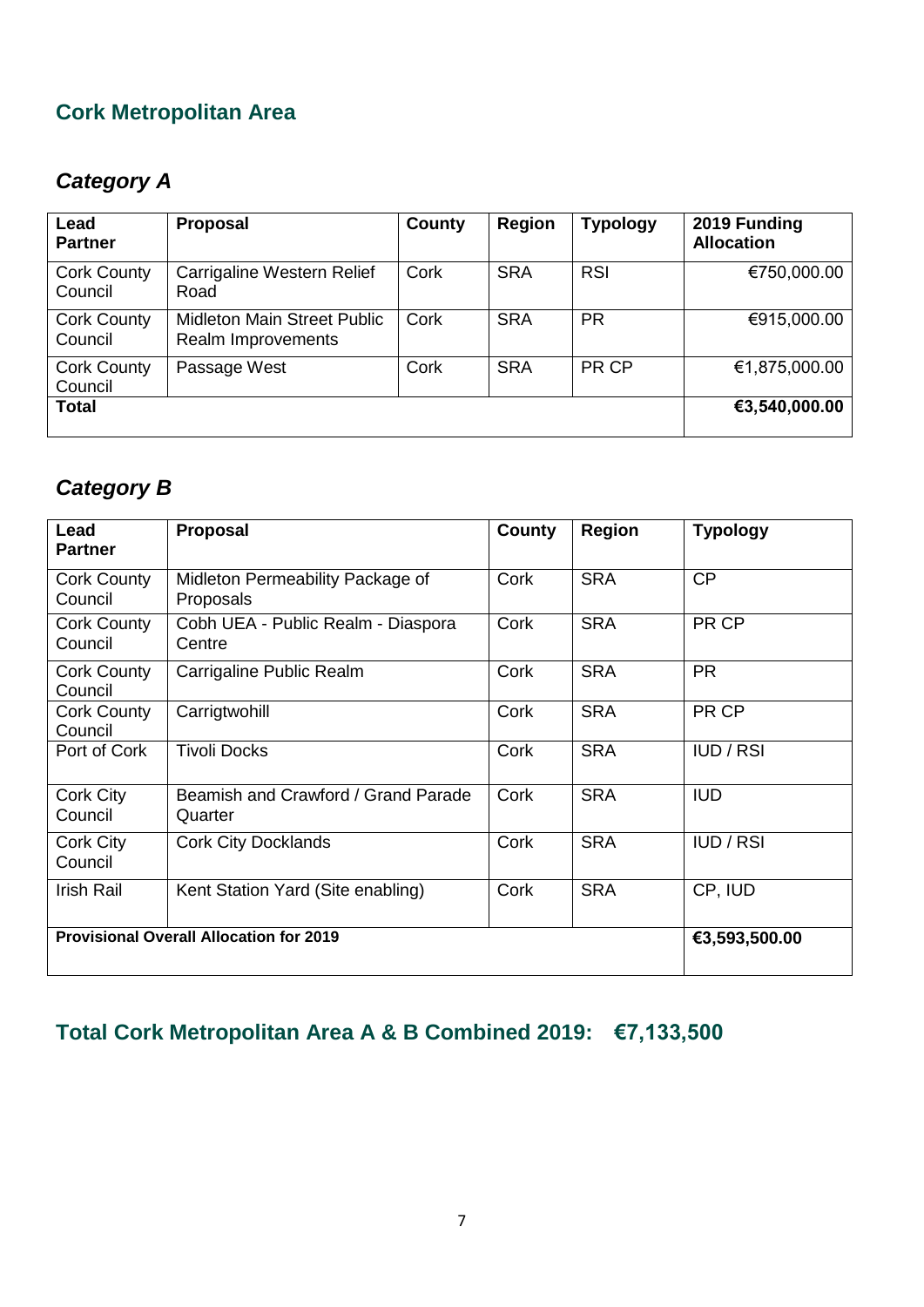#### <span id="page-7-0"></span>**Limerick Metropolitan Area**

#### *Category A*

| <b>Lead Partner</b>                      | <b>Proposal</b>                                     | County          | Region     | <b>Typology</b> | 2019 Funding<br><b>Allocation</b> |
|------------------------------------------|-----------------------------------------------------|-----------------|------------|-----------------|-----------------------------------|
| University of<br><b>Limerick</b>         | <b>Digital District (Inner</b><br>City Digital Hub) | <b>Limerick</b> | <b>SRA</b> | EB CP           | €750,000.00                       |
| Limerick City &<br><b>County Council</b> | <b>O'Connell Street</b>                             | Limerick        | <b>SRA</b> | PR CP           | €905,000.00                       |
| Limerick City &<br><b>County Council</b> | Opera Project (Site<br>enabling)                    | Limerick        | <b>SRA</b> | PR LD           | €1,839,000.00                     |
| <b>Total</b>                             |                                                     |                 |            |                 | €3,494,000.00                     |

### *Category B*

| <b>Lead Partner</b>                            | <b>Proposal</b>                                            | County   | <b>Region</b> | <b>Typology</b> |
|------------------------------------------------|------------------------------------------------------------|----------|---------------|-----------------|
| <b>Clare County</b><br>Council                 | The Venue Shannon (Strategic<br>Masterplan Cat B)          | Clare    | <b>SRA</b>    | CD CP           |
| Limerick City &<br><b>County Council</b>       | Digital Collaboration and Virtual<br><b>Reality Centre</b> | Limerick | <b>SRA</b>    | EB CP           |
| Limerick City &<br><b>County Council</b>       | <b>Worldclass Waterfront</b>                               | Limerick | <b>SRA</b>    | <b>PR</b>       |
| Limerick City &<br><b>County Council</b>       | Social and Economic Model                                  | Limerick | <b>SRA</b>    | IUD CD          |
| Limerick City &<br><b>County Council</b>       | Living Georgian City Programme                             | Limerick | <b>SRA</b>    | <b>CHR IUD</b>  |
| <b>Provisional Overall Allocation for 2019</b> | €2,740,000.00                                              |          |               |                 |

# **Total Limerick Metropolitan Area A & B Combined 2019: €6,234,000**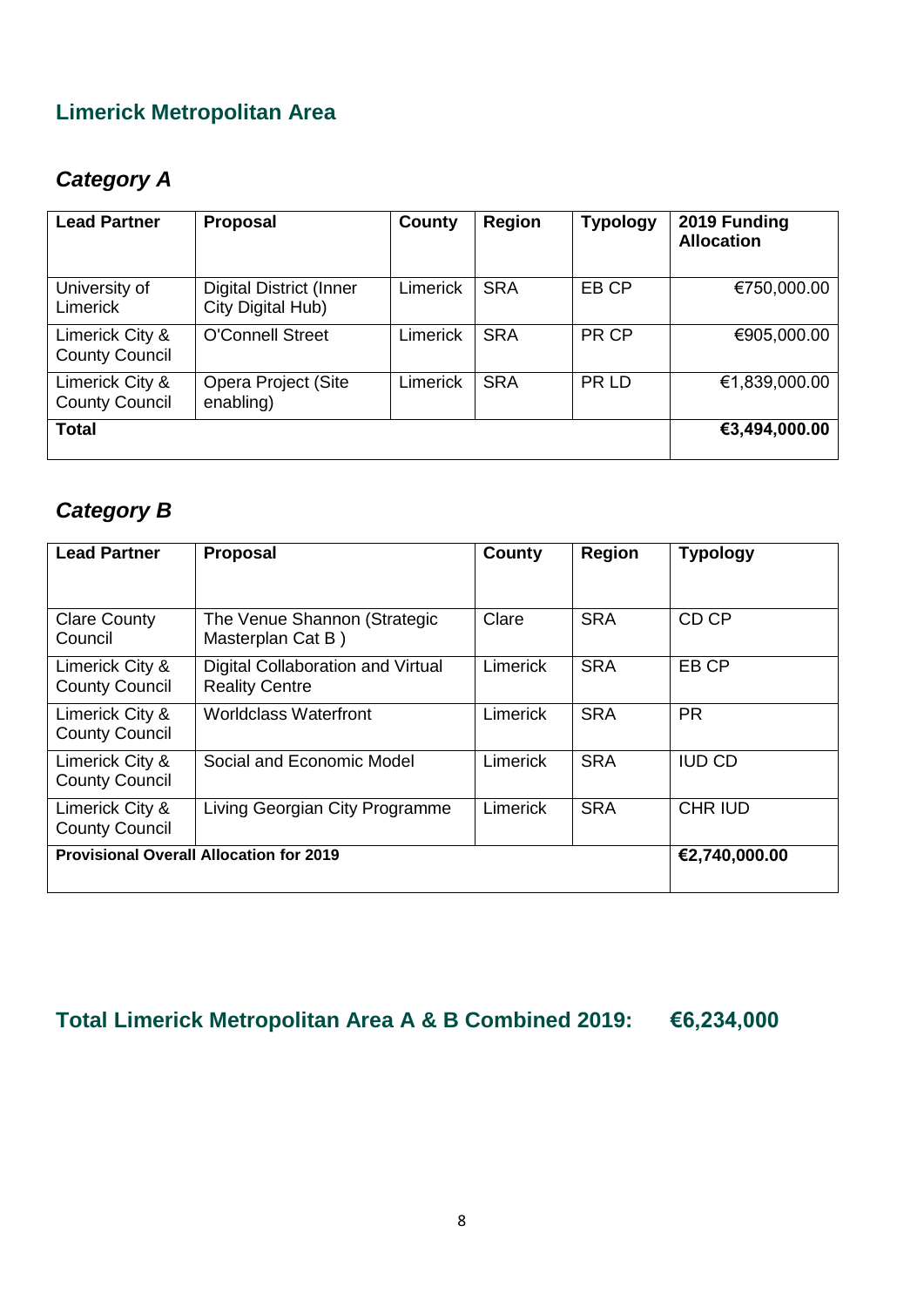#### <span id="page-8-0"></span>**Galway Metropolitan Area**

#### *Category A*

| <b>Lead Partner</b>             | <b>Proposal</b>                                | County | <b>Region</b> | <b>Typology</b> | 2019 Funding<br><b>Allocation</b> |
|---------------------------------|------------------------------------------------|--------|---------------|-----------------|-----------------------------------|
| <b>Galway County</b><br>Council | Ardaun Upgrade of<br><b>Martins Roundabout</b> | Galway | <b>NWRA</b>   | <b>RSI IUD</b>  | €2,703,000.00                     |
| <b>Galway City</b><br>Council   | Cycling and Walking                            | Galway | <b>NWRA</b>   | <b>CP</b>       | €2,900,000.00                     |
| <b>Total</b>                    |                                                |        |               |                 | €5,603,000.00                     |

#### *Category B*

| <b>Lead Partner</b>                                           | <b>Proposal</b>                              | County | <b>Region</b> | <b>Typology</b> |  |
|---------------------------------------------------------------|----------------------------------------------|--------|---------------|-----------------|--|
| <b>Galway County</b><br>Council                               | Sandy Road Liosbán                           | Galway | <b>NWRA</b>   | PR CP           |  |
| National<br>University of<br><b>Ireland Galway</b><br>(NUIG)  | Nuns Island Masterplanning                   | Galway | <b>NWRA</b>   | <b>IUD</b>      |  |
| <b>Galway Harbour</b><br>Company                              | Regeneration of Galway City Inner<br>Harbour | Galway | <b>NWRA</b>   | <b>IUD</b>      |  |
| <b>Provisional Overall Allocation for 2019</b><br>€708,500.00 |                                              |        |               |                 |  |

**Total Galway Metropolitan Area A & B Combined 2019: €6,311,500**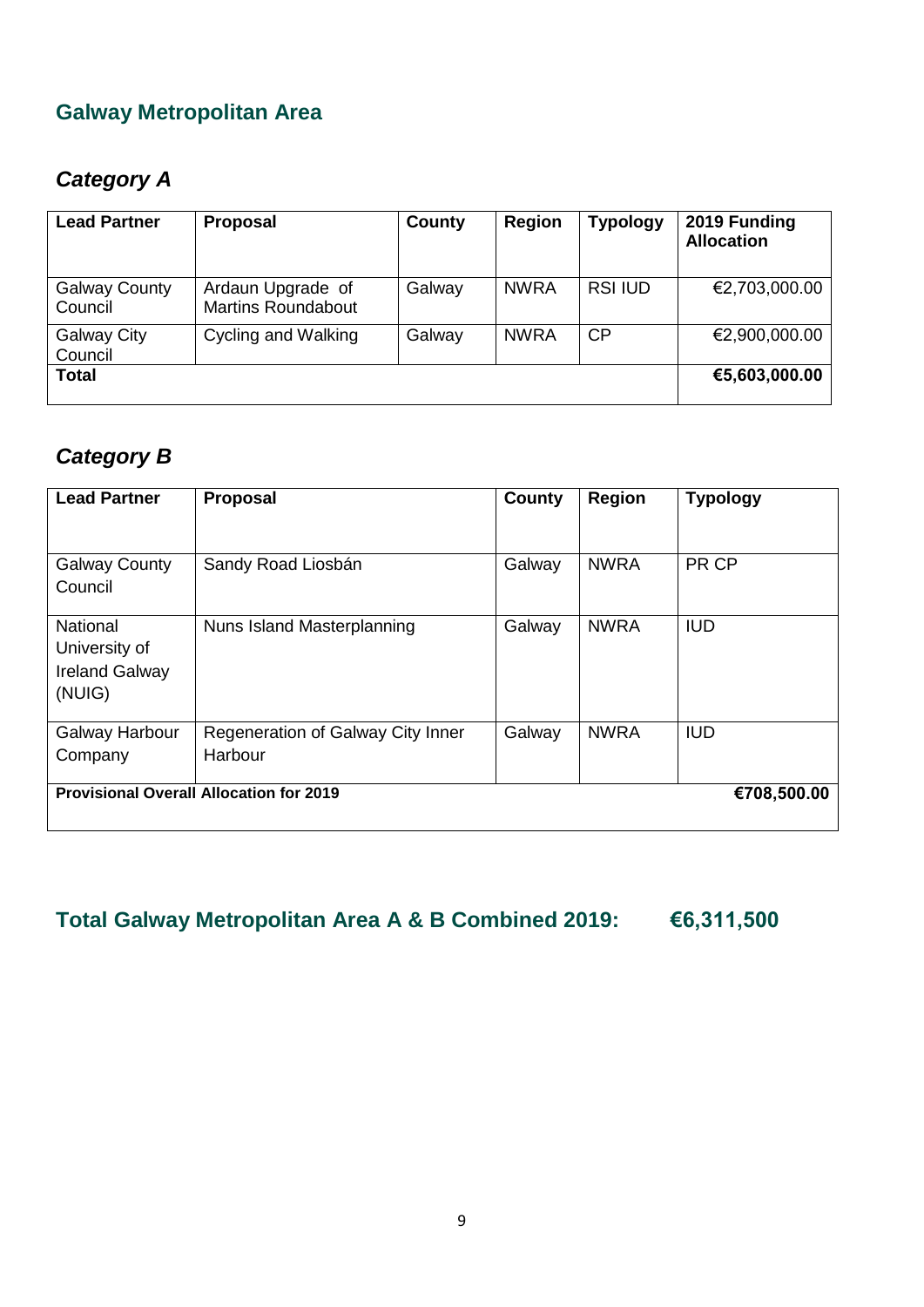#### <span id="page-9-0"></span>**Waterford Metropolitan Area**

#### *Category A*

| <b>Lead Partner</b>                       | <b>Proposal</b>                                                                  | County    | Region     | <b>Typology</b>  | 2019<br><b>Funding</b><br><b>Allocation</b> |
|-------------------------------------------|----------------------------------------------------------------------------------|-----------|------------|------------------|---------------------------------------------|
| Waterford City &<br><b>County Council</b> | <b>Waterford City and Environs -</b><br>North Quays (Infrastructure<br>enabling) | Waterford | <b>SRA</b> | <b>IUD</b> / RSI | €6,000,000.00                               |
| <b>Total</b>                              | €6,000,000.00                                                                    |           |            |                  |                                             |

### **Total Waterford Metropolitan Area A & B Combined 2019: €6,000,000**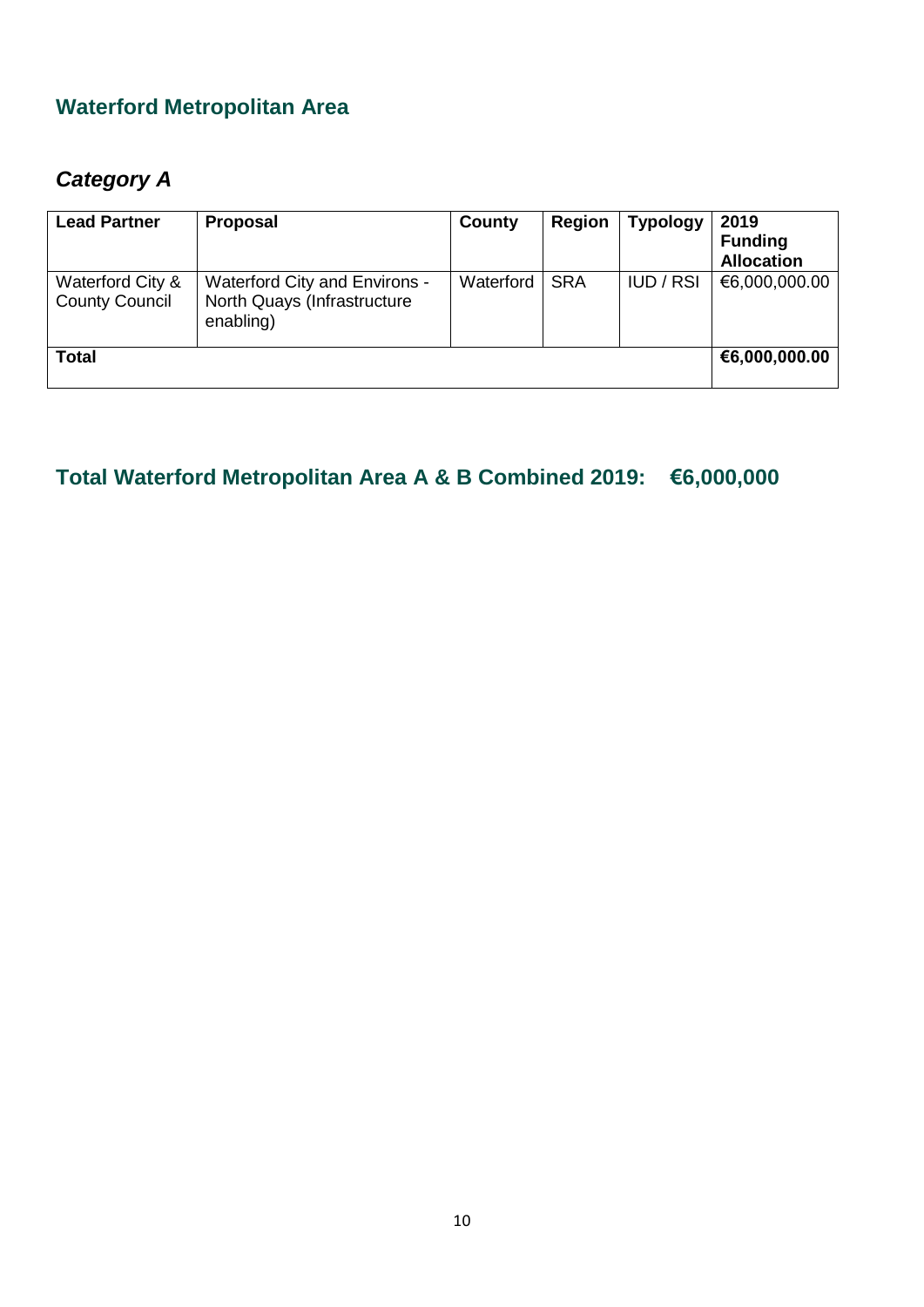# <span id="page-10-0"></span>**Five Regional Drivers**

# *Category A*

| <b>Lead Partner</b>            | Proposal                                            | County | <b>Region</b> | <b>Typology</b> | 2019 Funding<br><b>Allocation</b> |
|--------------------------------|-----------------------------------------------------|--------|---------------|-----------------|-----------------------------------|
| <b>Sligo County</b><br>Council | Eastern Garavogue Bridge &<br>Approach Roads Scheme | Sligo  | <b>NWRA</b>   | <b>RSI</b>      | €3,300,000.00                     |
| <b>Sligo County</b><br>Council | <b>O'Connell Street Enhancement</b>                 | Sligo  | <b>NWRA</b>   | PR CP           | €1,236,000.00                     |
| <b>Sligo County</b><br>Council | Sligo Cultural Plaza                                | Sligo  | <b>NWRA</b>   | <b>CHR</b>      | €750,000.00                       |
| <b>Total</b>                   |                                                     |        |               |                 | €5,286,000.00                     |

# *Category A & B*

| <b>Lead Partner</b> | <b>Proposal</b>           | County  | Region      | <b>Typology</b> | 2019 Funding<br><b>Allocation</b> |
|---------------------|---------------------------|---------|-------------|-----------------|-----------------------------------|
| Donegal             | Letterkenny 2040 (Public  | Donegal | <b>NWRA</b> | PR EB IUD       | €1,000,000.00                     |
| County              | Realm & Site acquisition) |         |             |                 |                                   |
| Council             |                           |         |             |                 |                                   |
| Louth County        | Long Walk Quarter         | Louth   | <b>EMRA</b> | <b>IUD</b>      | €533,000.00                       |
| Council             | <b>Dundalk</b>            |         |             |                 |                                   |
| <b>Total</b>        |                           |         |             |                 | €1,533,000.00                     |
|                     |                           |         |             |                 |                                   |

| <b>Lead Partner</b>                                             | <b>Proposal</b>                                     | County    | <b>Region</b> | <b>Typology</b> |  |  |
|-----------------------------------------------------------------|-----------------------------------------------------|-----------|---------------|-----------------|--|--|
| Louth County<br>Council                                         | Westgate Vision Drogheda                            | Louth     | <b>EMRA</b>   | <b>IUD</b>      |  |  |
| Westmeath<br>County<br>Council                                  | Loughanaskin                                        | Westmeath | <b>EMRA</b>   | <b>CD</b>       |  |  |
| Westmeath<br>County<br>Council                                  | <b>Athlone Tourism Cultural Quarter</b>             | Westmeath | <b>EMRA</b>   | <b>CHR</b>      |  |  |
| Westmeath<br>County<br>Council                                  | Athlone Town Centre Regeneration<br>and Enhancement | Westmeath | <b>EMRA</b>   | PR, SA          |  |  |
| <b>Sligo County</b><br>Council                                  | Sligo Public Realm                                  | Sligo     | <b>NWRA</b>   | <b>PR</b>       |  |  |
| <b>Provisional Overall Allocation for 2019</b><br>€3,286,000.00 |                                                     |           |               |                 |  |  |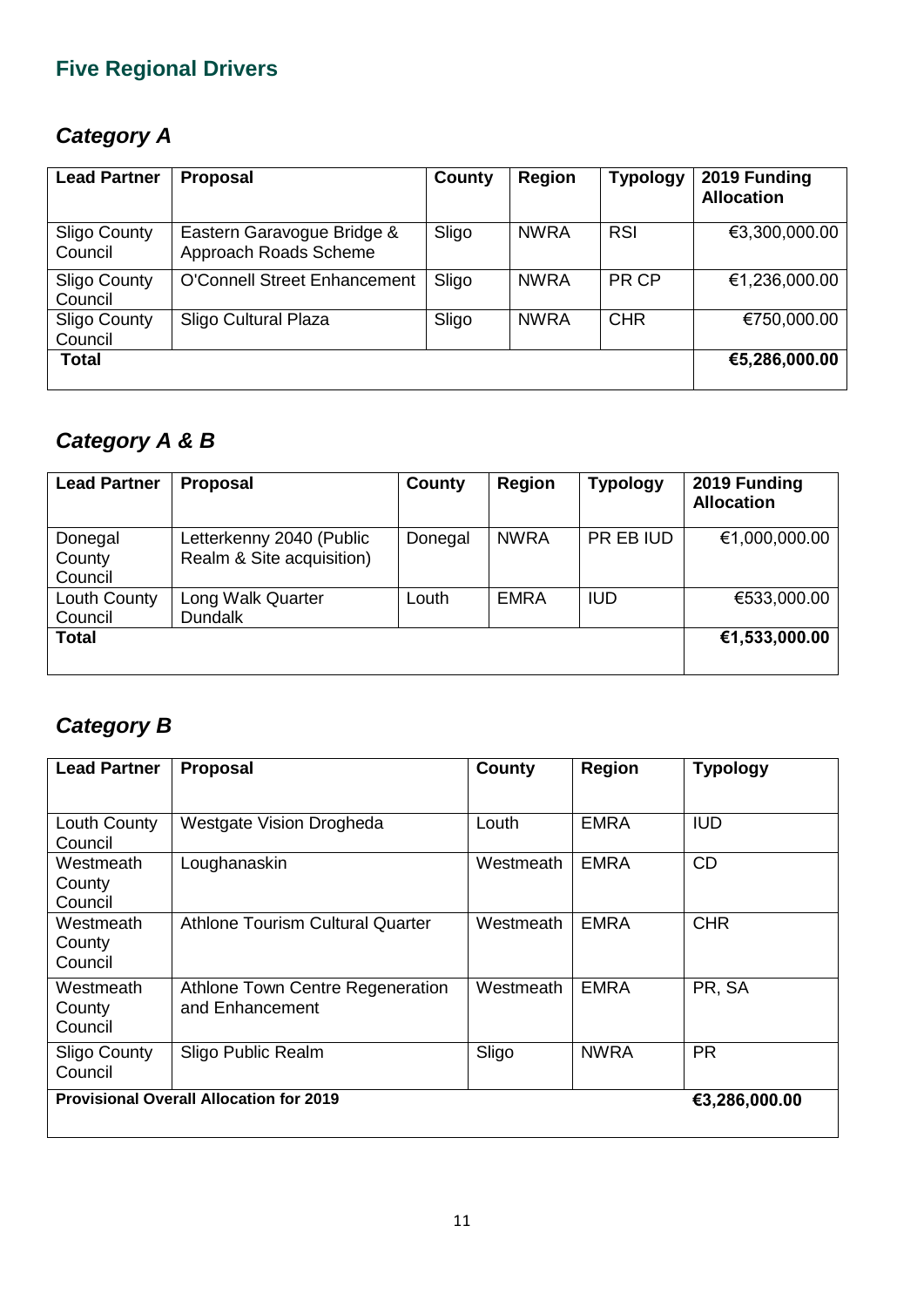# <span id="page-11-0"></span>**Eastern & Midland Regional Assembly**

# *Category A*

| <b>Lead Partner</b>               | <b>Proposal</b>                                           | <b>County</b>  | <b>Region</b> | <b>Typology</b>            | 2019 Funding<br><b>Allocation</b> |
|-----------------------------------|-----------------------------------------------------------|----------------|---------------|----------------------------|-----------------------------------|
| <b>Kildare County</b><br>Council  | Naas Library (including Public<br>Realm works)            | Kildare        | <b>EMRA</b>   | LD                         | €1,500,000.00                     |
| <b>Wicklow County</b><br>Council  | <b>Arklow Historic Town Core</b>                          | Wicklow        | <b>EMRA</b>   | PR EB                      | €1,645,000.00                     |
| <b>Wicklow County</b><br>Council  | <b>Wicklow Town</b>                                       | <b>Wicklow</b> | <b>EMRA</b>   | <b>PR</b>                  | €1,626,000.00                     |
| <b>Longford County</b><br>Council | <b>Longford Connected (Public</b><br>Realm Market Square) | Longfor<br>d   | <b>EMRA</b>   | <b>PR</b>                  | €1,000,000.00                     |
| <b>Offaly County</b><br>Council   | <b>Tullamore Urban Area (Public</b><br>Realm)             | Offaly         | <b>EMRA</b>   |                            | €3,000,000.00                     |
| <b>Meath County</b><br>Council    | Ashbourne Road and Public<br>Realm Improvement            | Meath          | <b>EMRA</b>   | <b>RSI</b>                 | €1,370,500.00                     |
| <b>Meath County</b><br>Council    | Navan Active Land<br><b>Management Project</b>            | Meath          | <b>EMRA</b>   | <b>SA</b>                  | €3,675,000.00                     |
| Laois County<br>Council           | Portlaoise - A Cultural Quarter                           | Laois          | <b>EMRA</b>   | IUD/PR/<br>CHR / CD<br>/LD | €2,343,000.00                     |
| <b>Laois County</b><br>Council    | Portlaoise - A Low Carbon<br>Town                         | Laois          | <b>EMRA</b>   | ED/PR                      | €1,014,000.00                     |
| Total                             | €17,173,500.00                                            |                |               |                            |                                   |

| <b>Lead Partner</b>                | <b>Proposal</b>                                        | County        | <b>Region</b> | <b>Typology</b> |
|------------------------------------|--------------------------------------------------------|---------------|---------------|-----------------|
| <b>Fingal County</b><br>Council    | Balbriggan                                             | <b>Dublin</b> | <b>EMRA</b>   | <b>CHR</b>      |
| <b>Kildare County</b><br>Council   | Newbridge Cultural and Civic<br>Quarter                | Kildare       | <b>EMRA</b>   | <b>IUD</b>      |
| Westmeath<br><b>County Council</b> | Canal Avenue & Environs<br><b>Regeneration Project</b> | Westmeath     | <b>EMRA</b>   | CD / EB         |
| Westmeath<br><b>County Council</b> | Blackhall, Mullingar                                   | Westmeath     | <b>EMRA</b>   | SA, IUD         |
| <b>Kildare County</b><br>Council   | <b>Canal Quarter Naas</b>                              | Kildare       | <b>EMRA</b>   | <b>IUD</b>      |
| <b>Meath County</b><br>Council     | <b>Flowerhill Regeneration Project</b>                 | Meath         | <b>EMRA</b>   | <b>IUD</b>      |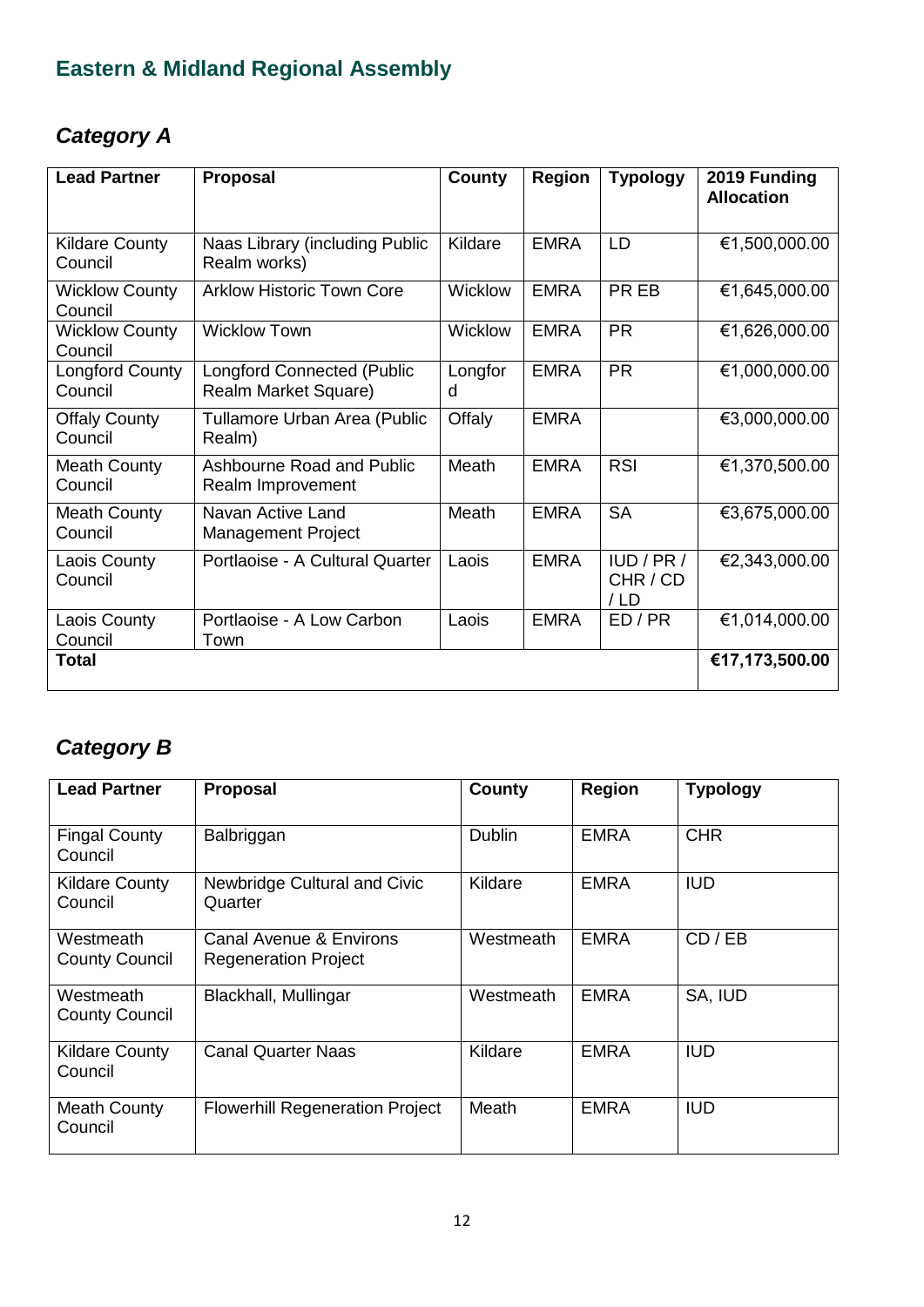| <b>Lead Partner</b>                            | <b>Proposal</b>                                          | County | <b>Region</b> | <b>Typology</b> |
|------------------------------------------------|----------------------------------------------------------|--------|---------------|-----------------|
| Meath County<br>Council                        | <b>Railway Street Regeneration</b><br>and County Archive | Meath  | EMRA          | <b>IUD</b>      |
| <b>Provisional Overall Allocation for 2019</b> | €6,357,000.00                                            |        |               |                 |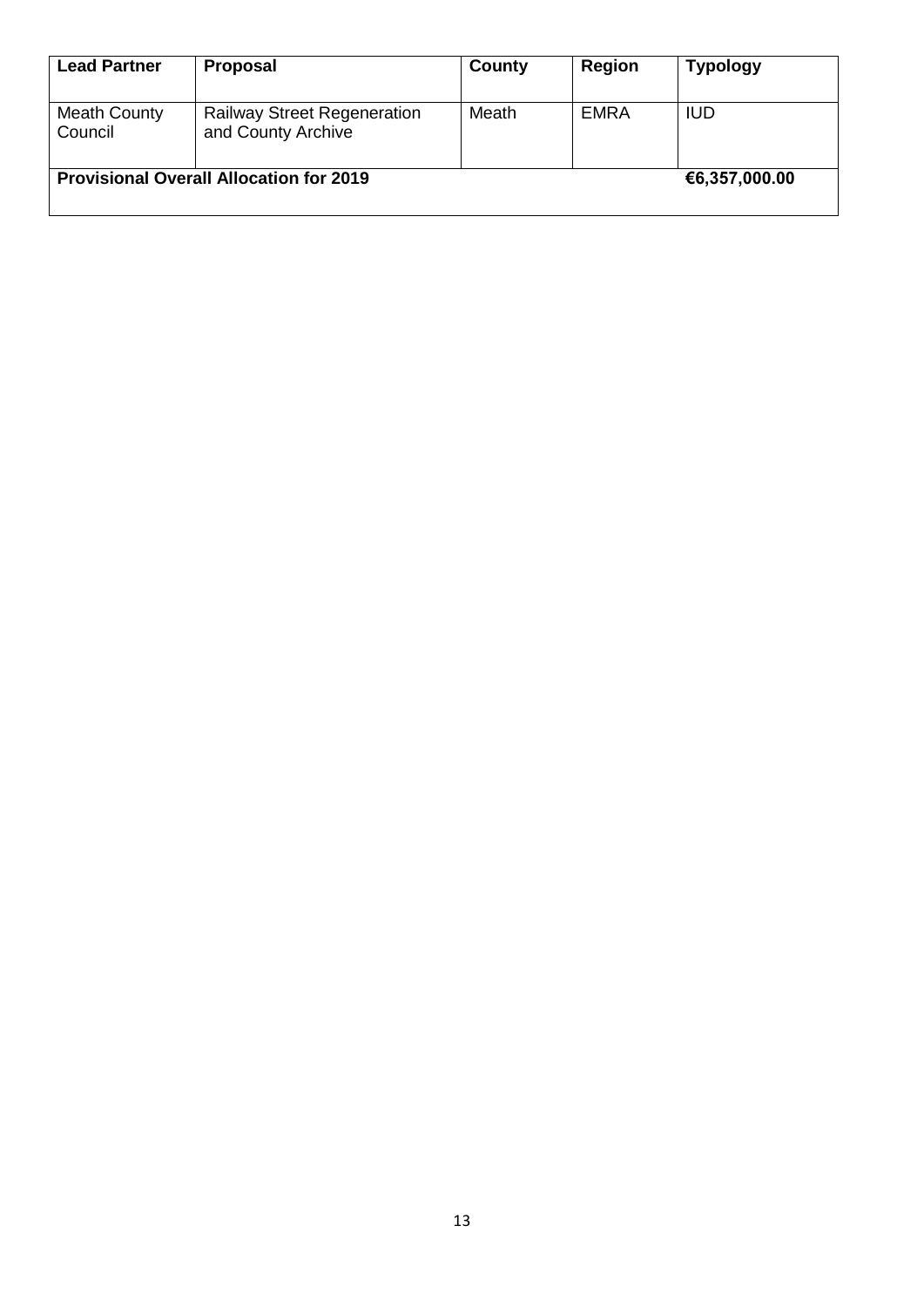# <span id="page-13-0"></span>**Southern Regional Assembly**

# *Category A*

| <b>Lead Partner</b>                       | <b>Proposal</b>                                                                                          | <b>County</b> | <b>Region</b> | <b>Typology</b> | 2019 Funding<br><b>Allocation</b> |
|-------------------------------------------|----------------------------------------------------------------------------------------------------------|---------------|---------------|-----------------|-----------------------------------|
| Tipperary<br><b>County Council</b>        | <b>Liberty Square Thurles</b>                                                                            | Tipperary     | <b>SRA</b>    | <b>PR</b>       | €1,350,000.00                     |
| <b>Clare County</b><br>Council            | Parnell Street and the<br>Lanes and Bow-Ways                                                             | Clare         | <b>SRA</b>    | PR CHR          | €1,412,000.00                     |
| Tipperary<br><b>County Council</b>        | Clonmel                                                                                                  | Tipperary     | <b>SRA</b>    | PR CP           | €2,897,000.00                     |
| <b>Cork County</b><br>Council             | <b>Mallow Town</b><br>Regeneration                                                                       | Cork          | <b>SRA</b>    | PR/CHR          | €470,000.00                       |
| <b>Wexford County</b><br>Council          | <b>Trinity Wharf Project</b>                                                                             | Wexford       | <b>SRA</b>    | <b>IUD</b>      | €2,028,000.00                     |
| Kilkenny County<br>Council                | <b>Abbey Quarter</b>                                                                                     | Kilkenny      | <b>SRA</b>    | <b>IUD</b>      | €4,764,000.00                     |
| Waterford City &<br><b>County Council</b> | <b>Tramore Town Centre</b>                                                                               | Waterford     | <b>SRA</b>    | <b>IUD</b>      | €1,350,000.00                     |
| <b>Kerry County</b><br>Council            | <b>Phase I Tralee Town</b><br>Centre - Rock Street,<br><b>Russell Street and Bridge</b><br><b>Street</b> | Kerry         | <b>SRA</b>    | <b>PR</b>       | €289,000.00                       |
| <b>Kerry County</b><br>Council            | <b>Smarter Travel Killarney</b><br>(Link & Public Realm)                                                 | Kerry         | <b>SRA</b>    | CP              | €1,000,000.00                     |
| <b>Total</b>                              |                                                                                                          |               |               |                 | €15,560,000.00                    |

| <b>Lead Partner</b>             | <b>Proposal</b>                                                                         | County |       | <b>Region</b> | <b>Typology</b> |
|---------------------------------|-----------------------------------------------------------------------------------------|--------|-------|---------------|-----------------|
| <b>Clare County</b><br>Council  | Barrack Square and Old Barrack<br>Street and O'Connell Square and<br><b>High Street</b> |        | Clare | <b>SRA</b>    | PR IUD          |
| <b>Carlow County</b><br>Council | <b>Carlow Town</b>                                                                      | Carlow |       | <b>SRA</b>    | PR / IUD        |
| <b>Kerry County</b><br>Council  | Áras Phádraig<br>Masterplan                                                             | Kerry  |       | <b>SRA</b>    | <b>IUD</b>      |
|                                 | <b>Provisional Overall Allocation for 2019</b>                                          |        |       |               | €881,500.00     |